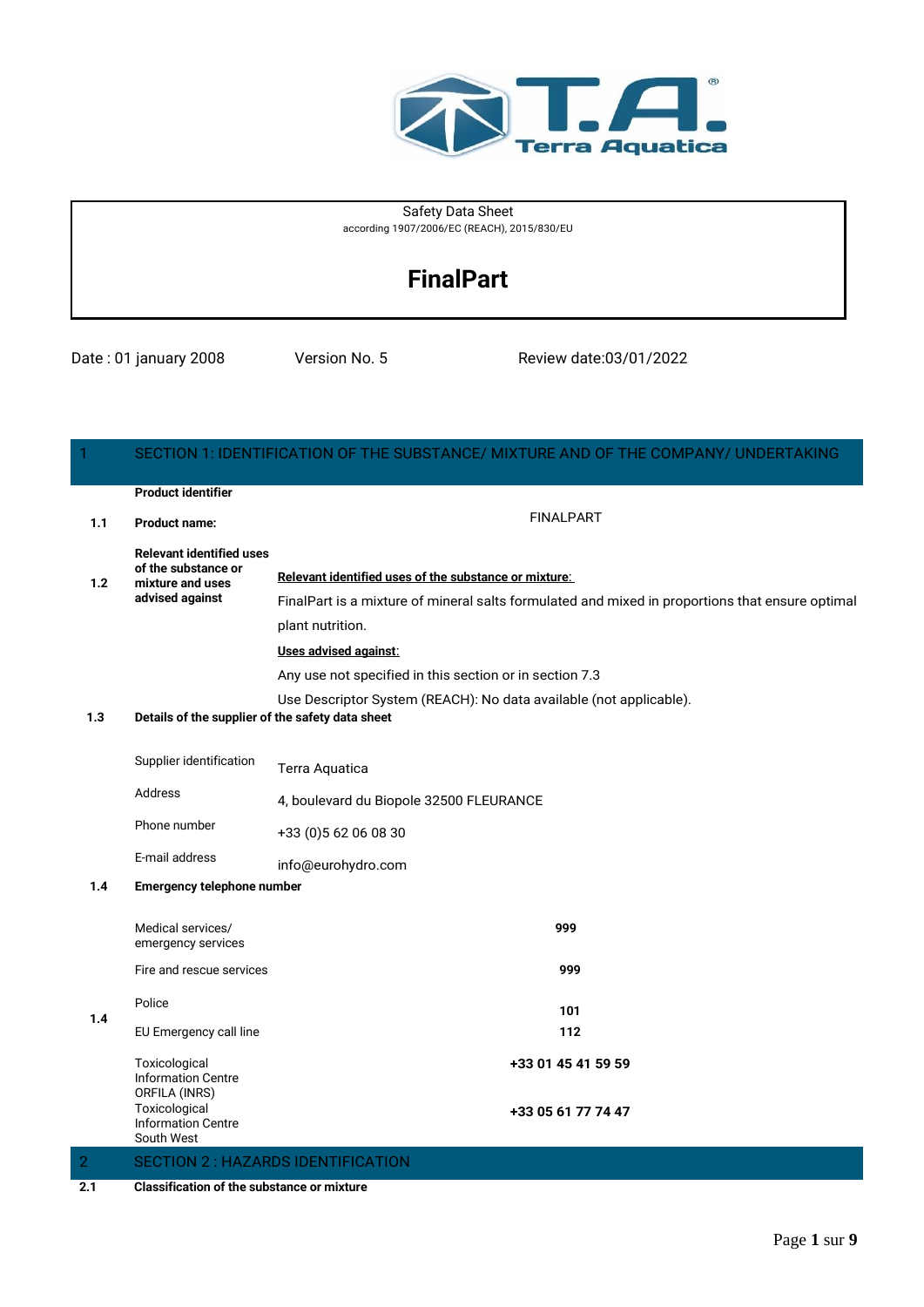|     | Reg. 1272/2008/CLP                                      | In accordance with Regulation No. 1272/2008 (CLP), the product is not considered dangerous.                                                                                                                                                                      |
|-----|---------------------------------------------------------|------------------------------------------------------------------------------------------------------------------------------------------------------------------------------------------------------------------------------------------------------------------|
|     | Additional information:                                 |                                                                                                                                                                                                                                                                  |
|     | Hazards for humans                                      | Ingestion of FinalPart may cause gastrointestinal distress with abdominal pain, nausea,<br>vomiting, and diarrhoea. As long as these chemicals remain in aqueous solution, they do not<br>present an inhalation hazard.<br>Eye contact: May cause eye irritation |
|     | <b>Enviromental hazards</b>                             | None                                                                                                                                                                                                                                                             |
|     | Physico-chemical<br>hazards                             | None                                                                                                                                                                                                                                                             |
|     | Other hazards                                           | None                                                                                                                                                                                                                                                             |
|     | <b>Labelling elements</b>                               |                                                                                                                                                                                                                                                                  |
|     |                                                         | Labelling according to Regulation (EC) No 1272/2008 [CLP]                                                                                                                                                                                                        |
| 2.2 | Hazard pictograms                                       | None                                                                                                                                                                                                                                                             |
|     | Signal word                                             | None                                                                                                                                                                                                                                                             |
|     | Hazardous substances<br>to be indicated on the<br>label | None                                                                                                                                                                                                                                                             |
|     | Hazard statements H:                                    | None                                                                                                                                                                                                                                                             |
|     | Precautionary<br>statements P:                          | P phrases<br>P102 Keep out of reach of children                                                                                                                                                                                                                  |
| 2.3 | Other hazards                                           |                                                                                                                                                                                                                                                                  |
|     | Reg. 1272/2008/CLP                                      | None                                                                                                                                                                                                                                                             |
| 3   |                                                         | SECTION 3 : COMPOSITION/INFORMATION ON INGREDIENTS                                                                                                                                                                                                               |
| 3.1 | <b>Substances</b>                                       | Non applicable                                                                                                                                                                                                                                                   |
|     | <b>Mixtures</b>                                         | <b>FINALPART</b>                                                                                                                                                                                                                                                 |
| 3.2 | <b>Name</b>                                             |                                                                                                                                                                                                                                                                  |
|     |                                                         | FinaPart is a specially formulated blend of chemicals that are mixed in proportions that ensure                                                                                                                                                                  |
|     |                                                         | optimal plant nutrition. The chemical identity of the compounds and the exact proportions used                                                                                                                                                                   |
|     |                                                         | in the mixture are a trade secret; however, they are derived from : Phosphoric acid, mono and bi                                                                                                                                                                 |
|     |                                                         | potassium phosphate, magnesium phosphate, potassium carbonate and magnesium sulphate.                                                                                                                                                                            |
| 4   | <b>SECTION 4 : FIRST AID MEASURES</b>                   |                                                                                                                                                                                                                                                                  |
|     |                                                         |                                                                                                                                                                                                                                                                  |

No known incidents of damage to persons who have used this product.

However, in case of doubt or if symptoms persist, seek medical attention. Do not give anything by mouth to an unconscious person. The general measures described below should be adopted:

#### **4.1 Description of first aid measures**

| Following eye contact  | Wash immediately with plenty of water, keeping the eyelids well apart, and consult a specialist.    |
|------------------------|-----------------------------------------------------------------------------------------------------|
| Following skin contact | Rinse the irritated area thoroughly with water with soap for at least 15 minutes. Remove            |
|                        | contaminated clothing.                                                                              |
| Following ingestion    | Do not induce vomiting. Rinse the mouth with water. If a person has swallowed this product          |
|                        | and is conscious, give small amounts of water to drink. Never give anything by mouth to an          |
|                        | unconscious person. Seek medical attention by showing the product label if symptoms                 |
|                        | develop.                                                                                            |
| Following inhalation   | If inhaled, move to fresh air, keep the victim warm and in a resting position. In case of breathing |
|                        | difficulties, consult a doctor as soon as possible.                                                 |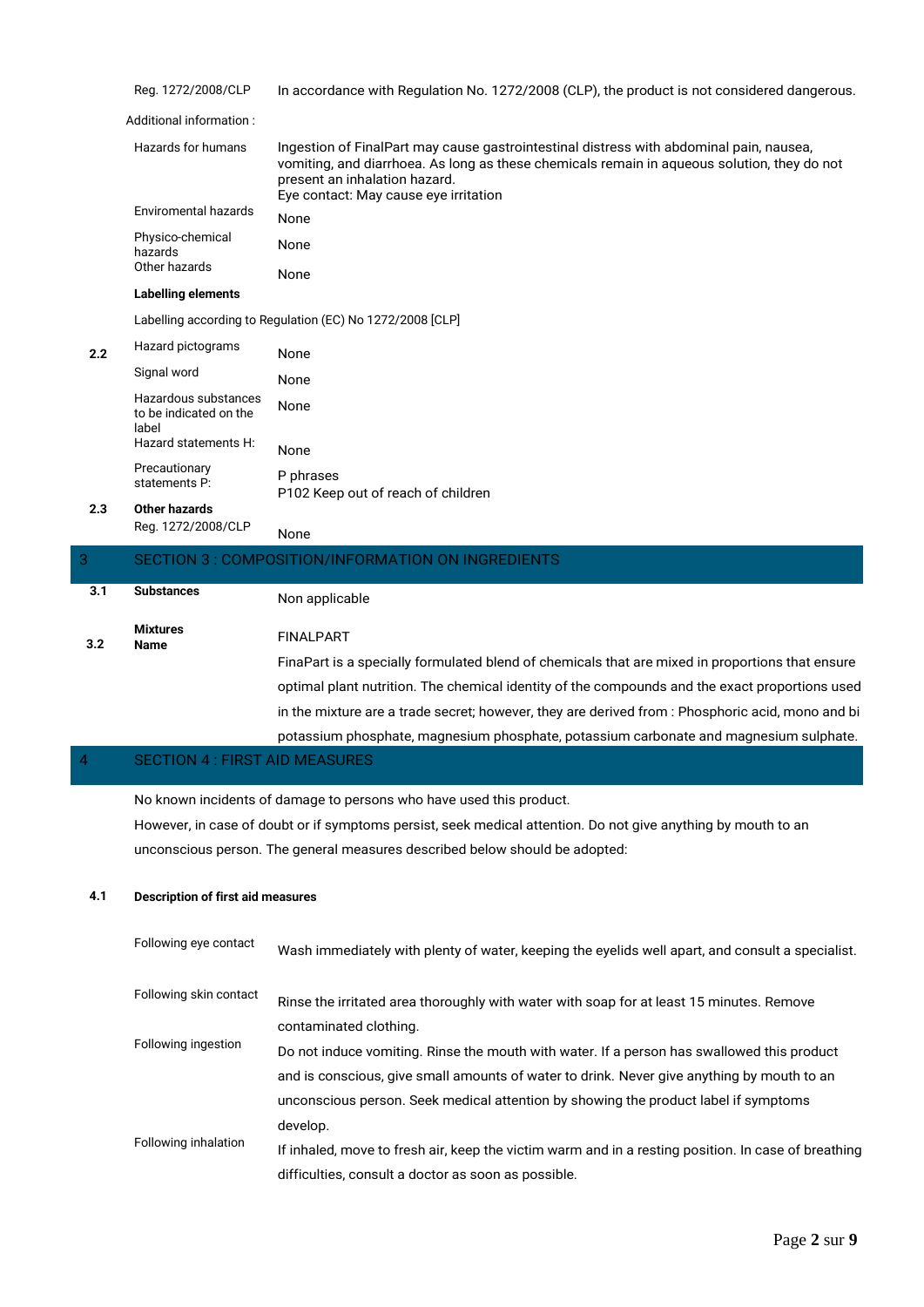|     | Self-protection of the<br>first aider          | Depending on the first aid setting, wear appropriate protective equipment including a mask or     |
|-----|------------------------------------------------|---------------------------------------------------------------------------------------------------|
|     |                                                | filtered respirator and, if necessary, operate in the presence of another co-worker. Always wear  |
|     |                                                | protective gloves and a resuscitation mask in case of artificial respiration. Wash hands          |
|     |                                                | thoroughly after giving first aid. If your clothing becomes contaminated with a chemical during   |
|     |                                                | first aid procedures, change it.                                                                  |
|     | Other information                              | For further details of first aid administration, including but not limited to more serious health |
|     |                                                | effects, the doctor may consult the Toxicological Information Centre, hotline: see section 1.4    |
|     |                                                |                                                                                                   |
| 4.2 | <b>Most important</b><br>symptoms and effects, | <b>Potential acute health effects:</b>                                                            |
|     | both acute and delayed                         | No known effect / no data are available.                                                          |
|     |                                                | Signs/symptoms of overexposure:                                                                   |
|     |                                                | No specific data.                                                                                 |
|     | Indication of any<br>immediate medical         | If decomposition products are inhaled in a fire, symptoms may be delayed.                         |

| 5   | <b>SECTION 5: FIREFIGHTING MEASURES</b> |                                                                                                     |
|-----|-----------------------------------------|-----------------------------------------------------------------------------------------------------|
|     | <b>Extinguishing media</b>              |                                                                                                     |
|     |                                         | The product is not flammable. Fire hazard low due to the flammability characteristics of the        |
|     |                                         | product under normal storage, handling and use conditions.                                          |
|     |                                         | Suitable extinguishing media:                                                                       |
|     |                                         | In the event of a surrounding fire or continued combustion, caused by improper handling,            |
| 5.1 |                                         | storage or use, the following extinguishing media may be used: carbon dioxide (CO2), foam,          |
|     |                                         | chemical powders, and in the event of a widespread fire, also water spray.                          |
|     |                                         | Inappropriate extinguishing media:                                                                  |
|     |                                         | In case of fire, do not use: Water jet                                                              |
|     | <b>Special hazards arising</b>          | Hazards due to the substance or mixture:                                                            |
|     | from the substance or                   | Given its flammability characteristics, the product does not present a specific risk of fire or     |
|     | mixture                                 | explosion under normal storage, handling and use conditions.                                        |
| 5.2 |                                         | Risk related to thermal decomposition products:                                                     |
|     |                                         | A fire in the surrounding area will often produce thick black smoke. Exposure to compositional      |
|     |                                         | products may pose health risks. Do not breathe dust, vapours or fumes released by the               |
|     |                                         | combustion of the products.                                                                         |
|     |                                         | Decomposition products may include the following materials:                                         |
|     |                                         | phosphorus oxide, magnesium oxide, potassium oxide(s) and sulphur oxide(s).                         |
|     |                                         | Fire water contaminated with this product should be confined and prevented from being               |
|     |                                         | discharged to a watercourse or sewer.                                                               |
|     | <b>Advice for firefighters</b>          | Protective actions to be taken when fighting fires                                                  |
|     |                                         | Rapidly isolate the site by evacuating all persons from the area near the incident in case of fire. |
|     |                                         | Do not take any action involving a personal risk or in the absence of adequate training. Keep       |
|     |                                         | containers away from fire if it can be done without risk. Use water or water spray to keep          |
|     |                                         | containers exposed to fire cool.                                                                    |
| 5.3 |                                         | Appropriate protective equipment                                                                    |
|     |                                         | The product is not combustible. In the event of a fire in the surrounding area, appropriate         |
|     |                                         | extinguishing media and protective equipment may be used for the other materials present (full      |
|     |                                         | protective clothing and personal respiratory equipment), in accordance with EN469 for a basic       |
|     |                                         |                                                                                                     |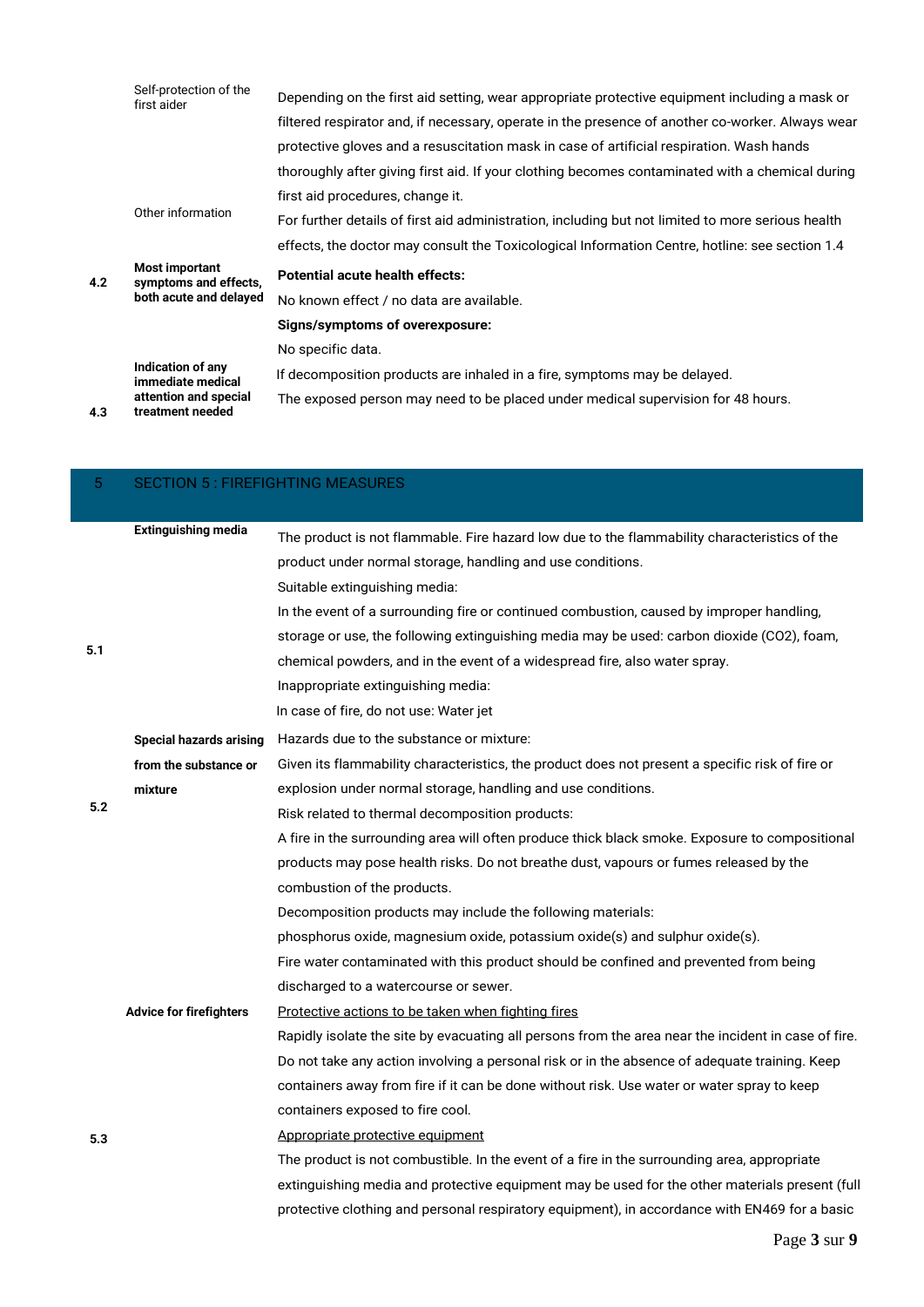|     |                                         | level of protection against chemical incidents. Have a minimum of emergency facilities or         |
|-----|-----------------------------------------|---------------------------------------------------------------------------------------------------|
|     |                                         | intervention elements (fire blankets, medicine kit, etc.) in accordance with Directive 89/654/EC. |
|     | <b>Other information</b>                | Additional provisions:                                                                            |
|     |                                         | Respond in accordance with the Internal Emergency Plan and the Fact Sheets on Accident and        |
|     |                                         | Other Emergency Response. Remove all sources of ignition. In case of fire, refrigerate            |
|     |                                         | containers and storage tanks for products that may ignite and explode as a result of high         |
| 5.4 |                                         | temperatures. Avoid spilling products used to extinguish the fire in the aquatic environment.     |
| 6.  |                                         | <b>SECTION 6: ACCIDENTAL RELEASE MESURES</b>                                                      |
|     |                                         |                                                                                                   |
| 6.1 |                                         | Personal precautions, protective equipment and emergency procedures                               |
|     | For non-emergency<br>personnel          | Ensure good ventilation.                                                                          |
|     |                                         | Do not take any action that involves a personal risk or without proper training. Do not allow     |
|     |                                         | unnecessary and unprotected persons to enter. Avoid touching or walking on the spilled            |
|     |                                         | material. Wear appropriate personal protective equipment (See section 8).                         |
|     |                                         |                                                                                                   |
|     | For emergency<br>responders             | If needed, responders will be equipped with appropriate personal protective equipment. (See       |
|     |                                         | section 8).                                                                                       |
| 6.2 | Environmental<br>precautions            |                                                                                                   |
|     |                                         | Avoid contamination of soil, sewers, surface water and groundwater. If this happens, inform the   |
|     |                                         | competent authorities.                                                                            |
|     |                                         | Methods and material for containment and cleaning up                                              |
|     |                                         |                                                                                                   |
| 6.3 | For containment:                        | Sewer coverage                                                                                    |
|     | For cleaning up:                        | Mechanically collect the spilled product and remove the remains with water jets. Provide          |
|     |                                         | enough ventilation of the spillage area. Contaminated material must be disposed of in             |
|     |                                         | accordance with point 13. FinalPart can be disposed of as any other industrial fertilizer.        |
|     | Reference to other                      | Collect the remains in an identified container: see point 13 for disposal.                        |
|     | sections                                | Personal protective equipment: see section 8                                                      |
| 6.4 |                                         | Withdrawal considerations: see section 13.                                                        |
|     |                                         |                                                                                                   |
|     |                                         | See section 1 for emergency contact information.                                                  |
| 7   | <b>SECTION 7: HANDLING AND STORAGE</b>  |                                                                                                   |
|     | <b>Precautions for safe</b><br>handling | Avoid formation of suspended particles and dispersion of the product in the air.                  |

T

|     | handling                                                                  | AVOID TOTHQUOTI OF SUSPENDED PULLIOLES UND UISPETSION OF THE PRODUCT IN THE UIT.       |
|-----|---------------------------------------------------------------------------|----------------------------------------------------------------------------------------|
|     |                                                                           | Provide adequate ventilation in areas where suspended particles develop.               |
|     |                                                                           | Keep away from flames and sparks. Do not smoke. Keep away from heat and other sources  |
| 7.1 |                                                                           | of fire.                                                                               |
|     | <b>Conditions for safe</b><br>storage, including any<br>incompatibilities | Do not eat, drink or smoke in work areas.                                              |
|     |                                                                           | Wash hands after each use.                                                             |
|     |                                                                           | Ensure adequate local ventilation or exhaust.                                          |
|     |                                                                           | Store in a cool, dry place. Keep container tightly closed and upright. Store away from |
| 7.2 |                                                                           | aluminum, ethoxyethyl alcohols, combustible materials, reducing agents and other       |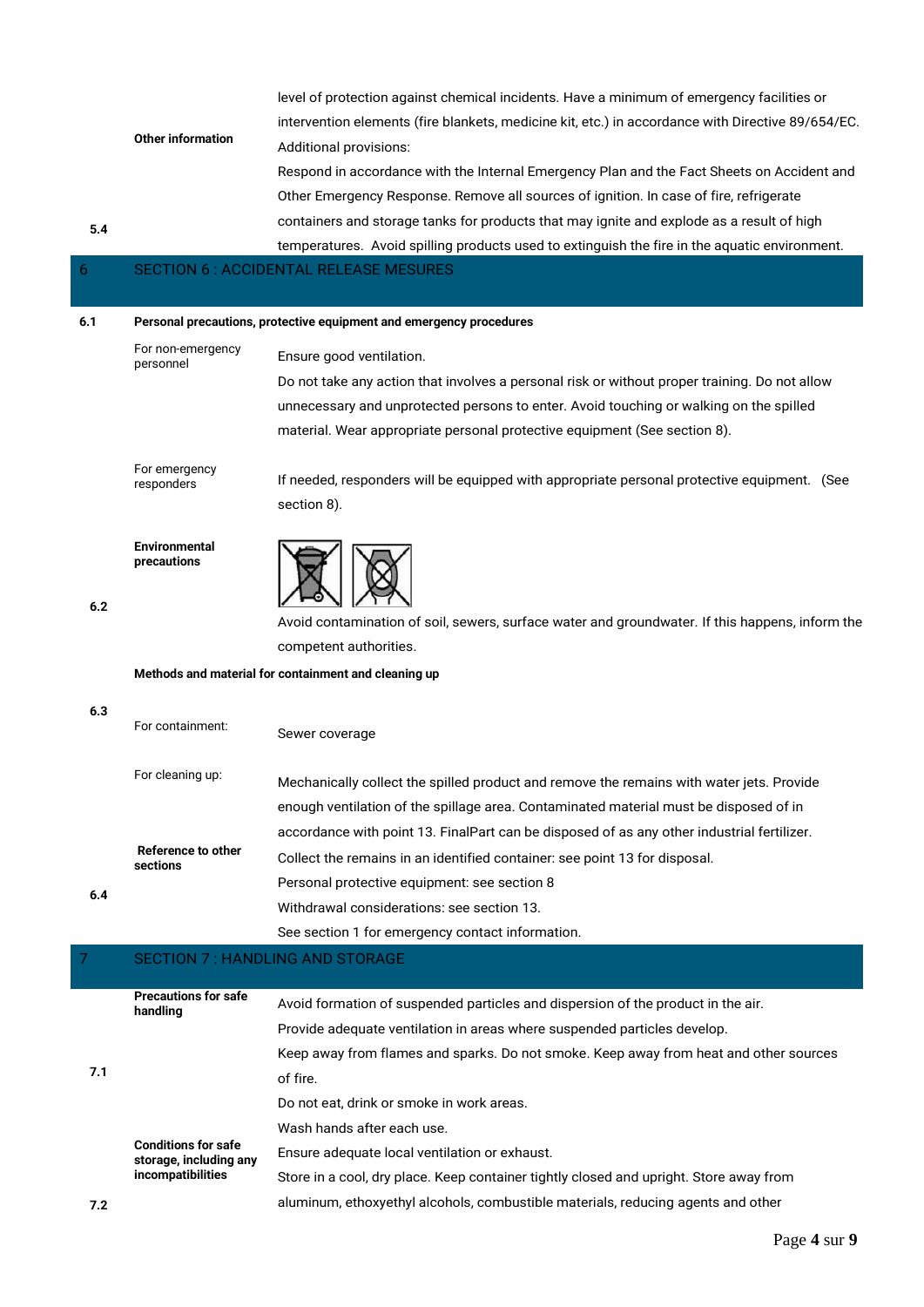incompatible materials.

Close containers before and after each use to avoid sources of moisture or heat, in labelled bottles.

Store in areas with waterproof pavement.

**Specific end use(s)** No specific end uses.

Good practices: keep in closed containers. Close containers before and after each use to avoid sources of moisture or heat. Store in areas with waterproof pavement.

## 8 SECTION 8 : EXHIBITION CONTROLS/INDIVIDUAL PROTECTION

| 8.1 | <b>Control parameters</b>                  | Not applicable                                                                                   |
|-----|--------------------------------------------|--------------------------------------------------------------------------------------------------|
|     |                                            | Respect good industrial hygiene practices.                                                       |
| 8.2 | <b>Exposure controls</b>                   |                                                                                                  |
|     | Appropriate engineering<br>controls        | No particular control. Good general ventilation should be sufficient to control workers'         |
|     |                                            | exposure to airborne contaminants.                                                               |
|     | Individual protection<br>measures, such as | In general, use individual protections placed on the market in accordance with the provisions of |
|     | personal protective<br>equipment           | Regulation (EU) 2016/425 of the European Parliament and of the Council of 9 March 2016.          |
|     |                                            | Personal protective equipment must be adapted to the risk, kept clean and properly maintained    |
|     |                                            | in accordance with the provisions of the Labour Code.                                            |
|     | Eye/face protection                        | It is necessary to wear protective glasses in accordance with NF EN166 before handling any       |
|     |                                            | chemical products in case of splashes.                                                           |
|     | Skin protection                            | Hands: Wear suitable protective gloves in case of prolonged or repeated contact with the         |
|     |                                            | product.                                                                                         |
|     |                                            | Use suitable chemical-resistant protective gloves in accordance with NF EN374.                   |
|     |                                            | Appropriate footwear and any additional skin protection measures should be selected based        |
|     |                                            | on the task being performed and the risks involved.                                              |
|     | Respiratory protection                     | Ensure adequate ventilation, especially in enclosed areas.                                       |
|     | Body protection                            | Wear appropriate protective clothing.                                                            |
|     |                                            | After contact with the product, all parts of the body that have been in contact with the product |
|     |                                            | must be washed.                                                                                  |
|     | Environmental exposure<br>controls         | No data available.                                                                               |
|     |                                            | Emissions from ventilation or work process equipment should be checked to ensure they            |
|     |                                            | comply with the requirements of environmental protection legislation.                            |

## 9 SECTION 9 : PHYSICAL AND CHEMICAL PROPERTIES

**7.3**

**9.1 Information on basic physical and chemical properties**

| Appearance                                 | Physical state: All FinalPart compounds are in agueous solution (liquid) |
|--------------------------------------------|--------------------------------------------------------------------------|
|                                            | Color: pink                                                              |
| Odour                                      | None                                                                     |
| рH                                         | 3.7                                                                      |
| Melting point                              | Not applicable                                                           |
| Freezing point                             | Not determined                                                           |
| Initial boiling point<br>and boiling range | Not determined                                                           |
| Flash point                                | Not applicable                                                           |
| Evaporation rate                           | Not determined                                                           |
| Flammability (solid,<br>gas)               | Non inflammable                                                          |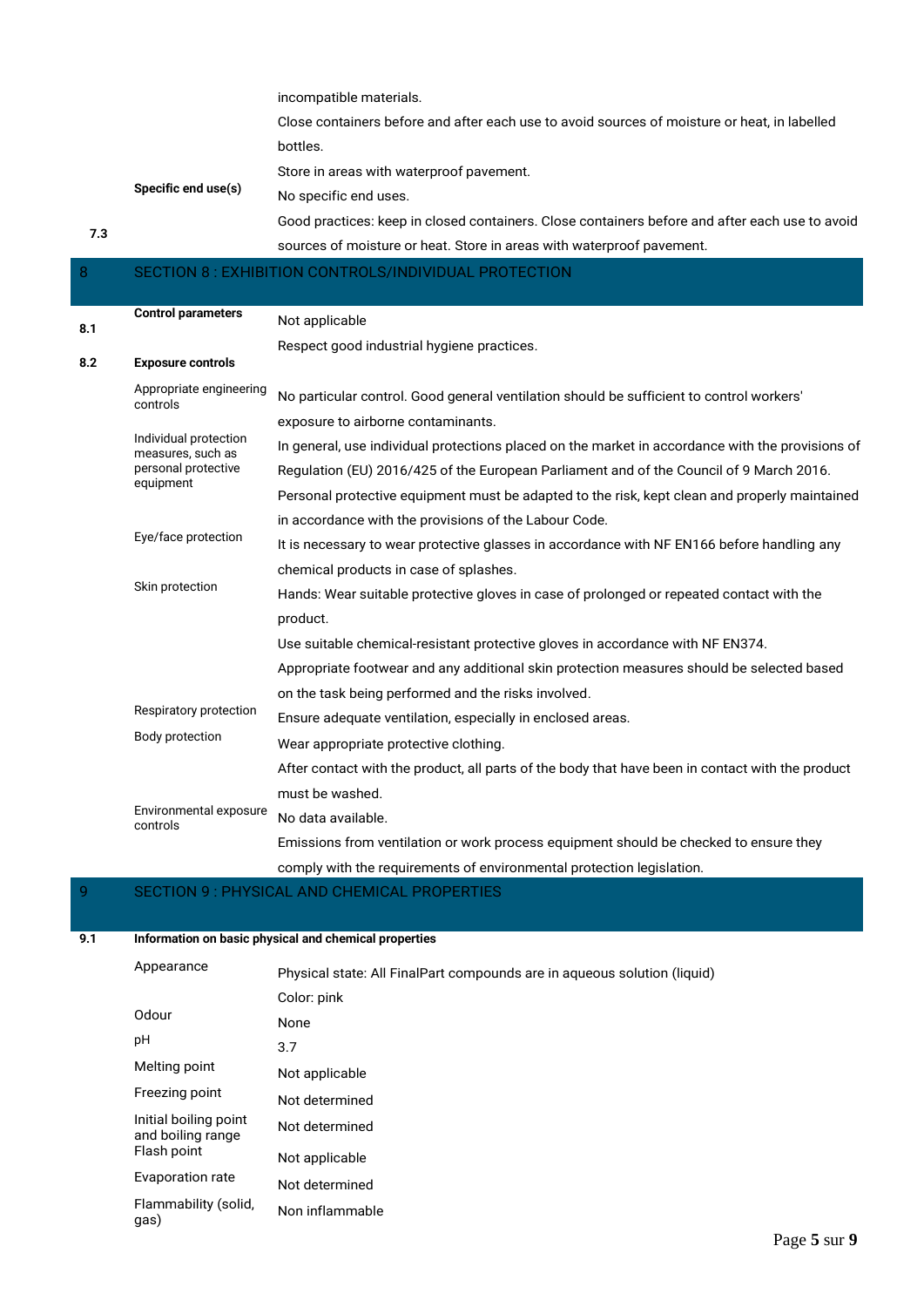|    | Upper/lower<br>flammability or<br>explosive limits | Not applicable                        |
|----|----------------------------------------------------|---------------------------------------|
|    | Vapour pressure                                    | Not determined                        |
|    | Vapour density                                     | Not determined                        |
|    | Relative density                                   | 1.19                                  |
|    | Solubility(ies) 20°C                               | <b>Entirely Soluble</b>               |
|    | Partition coefficient:<br>n-octanol/water          | Not determined                        |
|    | Auto-ignition<br>temperature                       | Not determined                        |
|    | Decomposition<br>temperature                       | Not determined                        |
|    | Viscosity                                          | Not determined                        |
|    | <b>Explosive properties</b>                        | Not determined                        |
|    | Oxidising properties                               | Not determined                        |
|    | Refraction index                                   | Not determined                        |
|    | Rotary power                                       | Not determined                        |
| 10 |                                                    | SECTION 10 : STABILITY AND REACTIVITY |

#### **10.1 Reactivity** No specific reactivity test data are available for this product or its components in normal conditions of use. **10.2 Chemical stability** FinalPart is stable at room temperature in closed packages and under normal storage and handling conditions. No hazardous polymerization can be produced by any of these components **10.3 Possibility of hazardous reactions** No risk of dangerous reactions under normal use and storage conditions. **10.4 Conditions to avoid** No special conditions to avoid. Comply with usual precautionary practices regarding chemicals. **10.5 Incompatible materials** FinalPart contains elements that can react violently if mixed with active metals such as aluminium or magnesium. Violent reactions may occur with ethoxyethynyl alcohols. **10.6 Hazardous decomposition products** Under normal conditions of storage and use, hazardous decomposition products should not be produced. At very high temperatures, decomposition products are formed: phosphorus oxide, magnesium oxide, potassium oxide(s) and sulphur oxide(s).

### 11 SECTION 11 : TOXICOLOGICAL INFORMATION

#### **11.1 Information on toxicological effects**

| a) acute toxicity;<br>(b) skin                | Most of the chemicals in FinalPart are toxic by ingestion, inhalation or skin contact.     |
|-----------------------------------------------|--------------------------------------------------------------------------------------------|
| corrosion/irritation;                         | Ingestion: Ingestion of FinaPart may cause gastrointestinal disorders with abdominal pain, |
| (c) serious eve<br>damage/irritation;         | nausea, vomiting and diarrhea. No known significant effects or critical hazards.           |
| (d) respiratory or skin<br>sensitisation;     | Inhalation: No known significant effects or critical hazards.                              |
| (e) germ cell                                 | Skin Exposure: Mild irritation. No known significant effects or critical hazards.          |
| mutagenicity;<br>(f) carcinogenicity;         | Eye Exposure: Mild irritation. No known significant effects or critical hazards.           |
| (g) reproductive toxicity;<br>(h) STOT-single |                                                                                            |
| exposure;                                     |                                                                                            |
| (i) STOT-repeated<br>exposure;                |                                                                                            |
| (i) aspiration hazard                         |                                                                                            |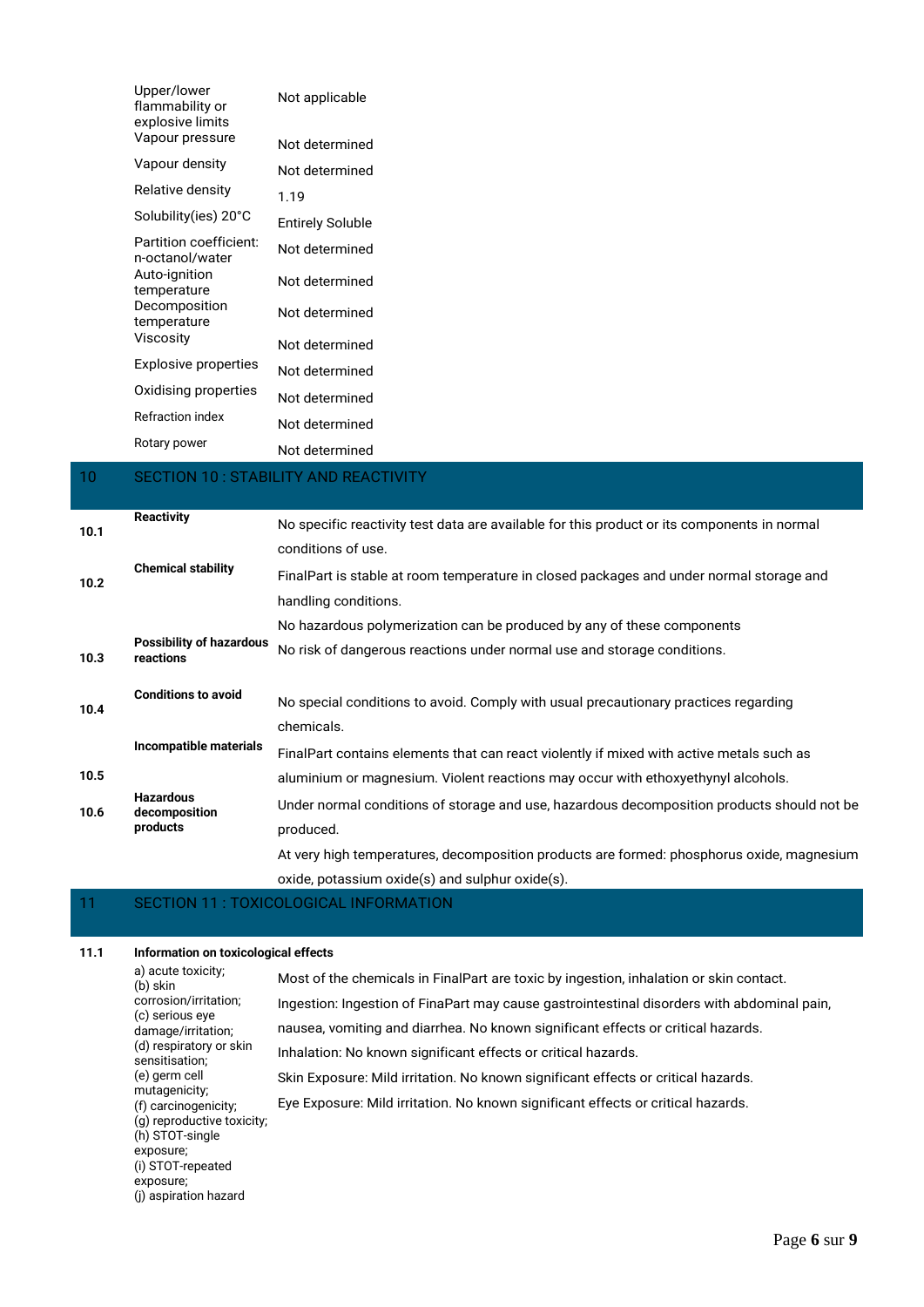| Symptoms related to<br>the physical,<br>chemical and<br>toxicological<br>characteristics                                          | No known symptoms.                                                           |
|-----------------------------------------------------------------------------------------------------------------------------------|------------------------------------------------------------------------------|
| Delayed and<br>immediate effects as<br>well as chronic<br>effects from short-<br>and long-term<br>exposure<br>Interactive effects | Health effects are considered unlikely if the product is used as recommended |
|                                                                                                                                   | No data available                                                            |

| Absence of specific<br>data | No data available                                                                  |
|-----------------------------|------------------------------------------------------------------------------------|
| Mixtures                    | No data available                                                                  |
| Mixture versus<br>substance | Mixture not containing substances subject to registration.                         |
| information                 | No known adverse effects or symptoms resulting from exposure to the mixture or its |
|                             | components.                                                                        |

Other information Comply with good industrial hygiene practices

# 12 SECTION 12 : ECOLOGICAL INFORMATION

| 12.1 | <b>Toxicity</b>                              | No known significant effects or critical hazards.                                             |
|------|----------------------------------------------|-----------------------------------------------------------------------------------------------|
| 12.2 | Persistence and<br>degradability             | No data available to date to the best of our knowledge.                                       |
| 12.3 | <b>Bioaccumulative</b><br>potential          | No data available to date to the best of our knowledge.                                       |
| 12.4 | Mobility in soil                             | No data available to date to the best of our knowledge. Waste generation should be avoided or |
|      |                                              | minimized as much as possible, and the product should not be discharged into sewers or        |
|      |                                              | waterways.                                                                                    |
| 12.5 | <b>Results of PBT and</b><br>vPvB assessment | No data available to date to the best of our knowledge.                                       |
| 12.6 | Other adverse effects                        | No known significant effects or critical hazards.                                             |

# 13 SECTION 13 : DISPOSAL CONSIDERATIONS

| 13.1 | Waste treatment<br>methods                               | Do not discharge into my sewers or waterways.                                                                                                                                                                                                                                                                                                                                                                                     |
|------|----------------------------------------------------------|-----------------------------------------------------------------------------------------------------------------------------------------------------------------------------------------------------------------------------------------------------------------------------------------------------------------------------------------------------------------------------------------------------------------------------------|
|      |                                                          | Waste: Waste management is carried out without endangering human health and without                                                                                                                                                                                                                                                                                                                                               |
|      |                                                          | harming the environment, including without creating a risk to water, air, soil, fauna and flora.                                                                                                                                                                                                                                                                                                                                  |
|      |                                                          | Recycle or dispose of in accordance with current legislation, preferably by an approved                                                                                                                                                                                                                                                                                                                                           |
|      |                                                          | collector or company.                                                                                                                                                                                                                                                                                                                                                                                                             |
|      |                                                          | Disposal of the product/packaging: it is prohibited to discharge it into sewers or waterways.                                                                                                                                                                                                                                                                                                                                     |
|      |                                                          | Residues and empty containers must be handled and disposed of in accordance with the                                                                                                                                                                                                                                                                                                                                              |
|      |                                                          | relevant local/national legislation in force.                                                                                                                                                                                                                                                                                                                                                                                     |
|      |                                                          | Follow the provisions of Directive 2008/98/EC on waste management.                                                                                                                                                                                                                                                                                                                                                                |
|      |                                                          | FinalPart can be disposed of in the same way as any industrial fertilizer.                                                                                                                                                                                                                                                                                                                                                        |
|      |                                                          | Recover the product as much as possible. Follow local legislation.                                                                                                                                                                                                                                                                                                                                                                |
|      | Waste codes / waste<br>designations<br>according to Law: | Not applicable                                                                                                                                                                                                                                                                                                                                                                                                                    |
|      |                                                          | $\overline{C}$ $\overline{C}$ $\overline{C}$ $\overline{C}$ $\overline{C}$ $\overline{C}$ $\overline{C}$ $\overline{C}$ $\overline{C}$ $\overline{C}$ $\overline{C}$ $\overline{C}$ $\overline{C}$ $\overline{C}$ $\overline{C}$ $\overline{C}$ $\overline{C}$ $\overline{C}$ $\overline{C}$ $\overline{C}$ $\overline{C}$ $\overline{C}$ $\overline{C}$ $\overline{C}$ $\overline{C}$ $\overline{C}$ $\overline{C}$ $\overline{$ |

### 10N 14 : TRANSPORT INFORMATION

Non-hazardous transport. In the event of an accident and product spillage, proceed as described in point 6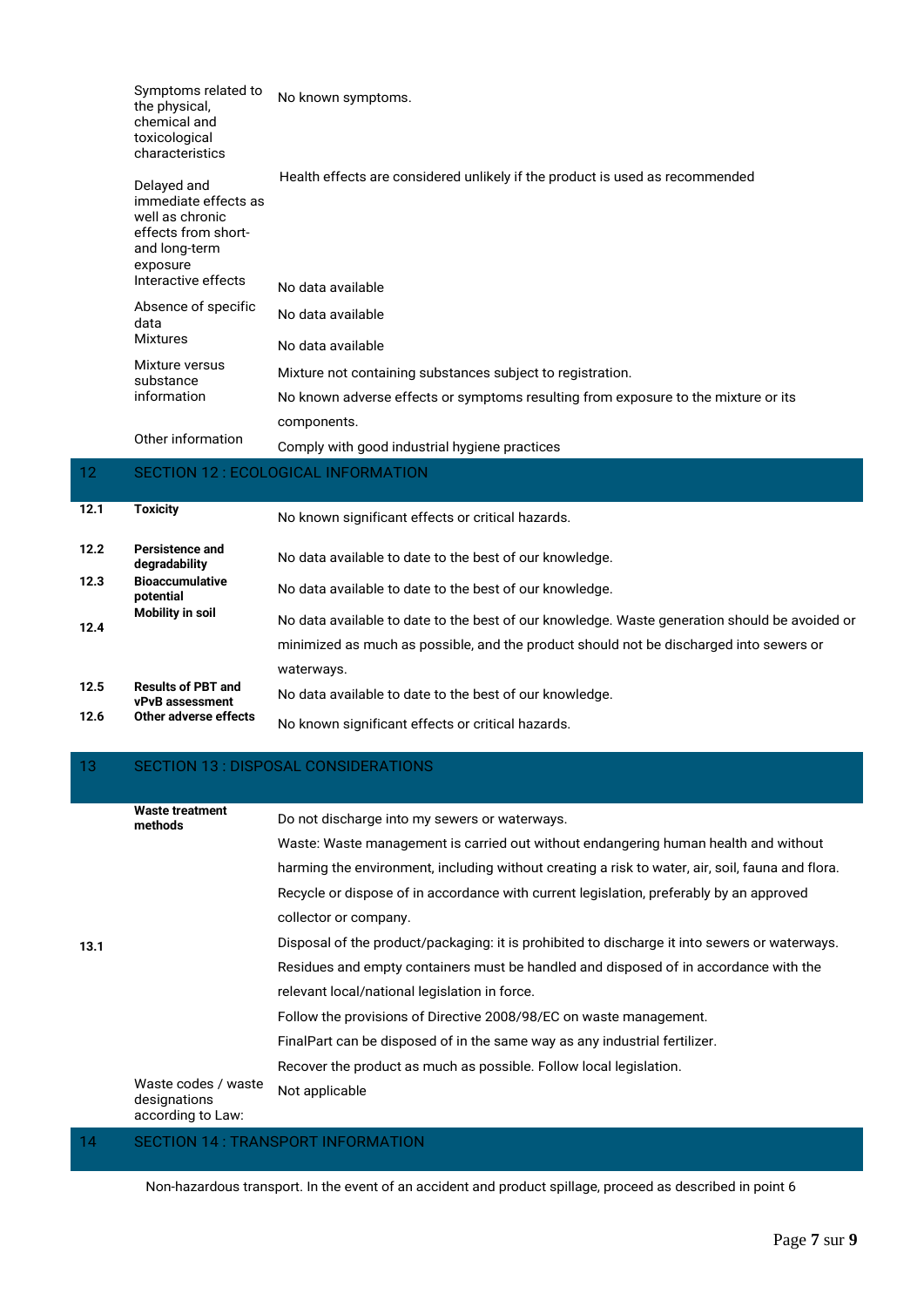| 14.1 | <b>UN number</b>                                                                               | Not regulated. Non-hazardous transport                                                                                                                                                                                                                                                                                                                                                                                                         |
|------|------------------------------------------------------------------------------------------------|------------------------------------------------------------------------------------------------------------------------------------------------------------------------------------------------------------------------------------------------------------------------------------------------------------------------------------------------------------------------------------------------------------------------------------------------|
| 14.2 | <b>UN proper shipping</b><br>name                                                              |                                                                                                                                                                                                                                                                                                                                                                                                                                                |
| 14.3 | <b>Transport hazard</b><br>class(es)                                                           |                                                                                                                                                                                                                                                                                                                                                                                                                                                |
|      | ADR.<br><b>IMDG</b><br><b>OACI/IATA</b>                                                        | Not regulated. Non-hazardous transport                                                                                                                                                                                                                                                                                                                                                                                                         |
| 14.4 | Packing group                                                                                  |                                                                                                                                                                                                                                                                                                                                                                                                                                                |
| 14.5 | <b>Environmental hazards</b>                                                                   | No                                                                                                                                                                                                                                                                                                                                                                                                                                             |
| 14.6 | <b>Special precautions for</b><br>user                                                         | Do not transport with food products.                                                                                                                                                                                                                                                                                                                                                                                                           |
| 14.7 | <b>Transport in bulk</b><br>according to Annex II of<br>MARPOL73/78 and the<br><b>IBC Code</b> | Not available                                                                                                                                                                                                                                                                                                                                                                                                                                  |
| 15   |                                                                                                | <b>SECTION 15: REGULATORY INFORMATION</b>                                                                                                                                                                                                                                                                                                                                                                                                      |
| 15.1 |                                                                                                | Safety, health and environmental regulations/legislation specific for the substance or mixture                                                                                                                                                                                                                                                                                                                                                 |
|      | Reg. 1272/2008/CE                                                                              | The product does not contain substances that can be classified as carcinogenic. 1 or 2<br>according to Reg.1272/2008/EC and subsequent updates.                                                                                                                                                                                                                                                                                                |
|      | Reg. 830/2015/CE<br>(REACH)                                                                    | Not applicable                                                                                                                                                                                                                                                                                                                                                                                                                                 |
|      | Special hazards                                                                                | None                                                                                                                                                                                                                                                                                                                                                                                                                                           |
| 15.2 | <b>Chemical safety</b><br>assessment                                                           | Evaluation not carried out                                                                                                                                                                                                                                                                                                                                                                                                                     |
| 16   | <b>SECTION 16: OTHER INFORMATION</b>                                                           |                                                                                                                                                                                                                                                                                                                                                                                                                                                |
|      | <b>Abbreviations and</b><br>acronyms:                                                          | ETA = Acute Toxicity Estimation<br>CLP = Regulation 1272/2008/EC on classification, labelling and packaging of substances and<br>mixtures<br>DNEL = Derived no-effect dose<br>DMEL = Derived no-effect dose<br>EUH = Specific hazard statement CLP<br>CPSE = Predicted no-effect concentration<br>RRN = REACH registration number                                                                                                              |
| 16.1 | <b>Key literature</b><br>references and<br>sources for data                                    | PTB = Persistent, Toxic and Bioaccumulative<br>tPtB = Very persistent and very bioaccumulative<br>bw = Body mass<br>Regulation (EC) 1907/2006 of the European Parliament (REACH)<br>Regulation (EC) 1272/2008 of the European Parliament (CLP)<br>Regulation (EC) 790/2009 of the European Parliament (I Atp. CLP)<br>Regulation (EC) 453/2010 of the European Parliament Regulation (EC) 286/2011 of the<br>European Parliament (II Atp. CLP) |